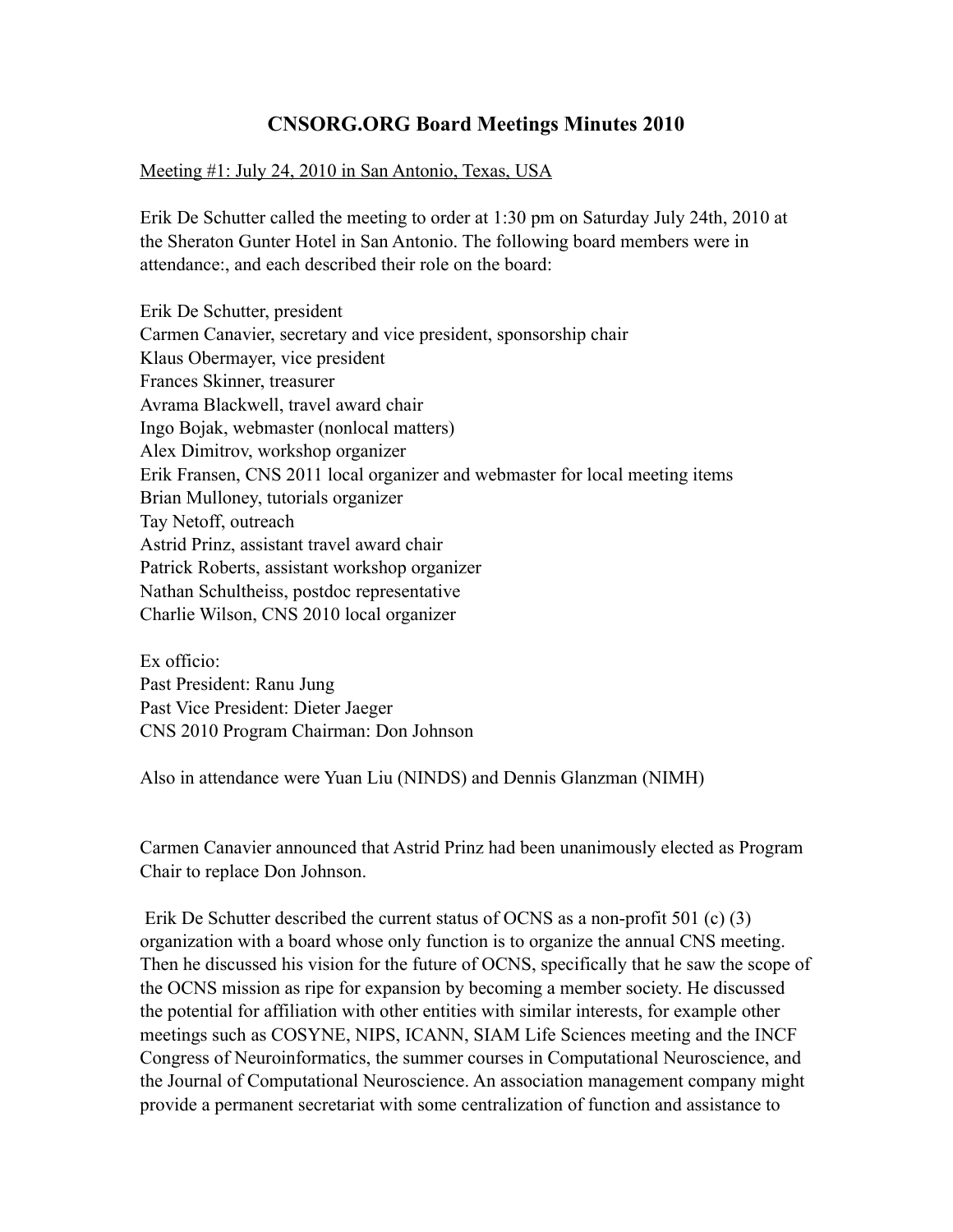local organizers. The main benefit that he described was to provide a true society that was representative of and accountable to people who self-identify as computational neuroscientists sufficiently to become dues-paying members.

Erik then asked the board members to go around the room and give their thoughts on this subject. There were concerns about the specifics of the implementation that came down to the need for a specific business plan on what benefits will be offered the members and what they will be charged. A consensus emerged that there was indeed a need for such a society, and that OCNS was the logical choice to provide this level of leadership to the community. There were concerns that the targeted community is fragmented and that a strategy was needed to reach out to other groups. One issue that emerged was whether to initiate the move to a membership-based society alone or whether to reach out to other groups first. Yuan Liu had some specific suggestions such as reaching out to mentors of attendees as members and to increase our outreach by putting links on the OCNS website to tutorial content.

Brian Mulloney moved that OCNS become a membership-based society. Ranu Jung seconded. The measure passed unanimously by show of hands.

A committee was formed to draft the necessary bylaws changes and formulate a business plan including benefits and incentives for members, and costs of association management. Erik De Schutter, Carmen Canavier, Alex Dimitrov, volunteered for the committee with Ranu Jung and Frances Skinner as consultants. The goal is to present a plan to the full board by email. An extra board meeting at the annual SFN meeting in San Diego was discussed with the idea of pressing forward with this agenda as soon as possible.

Brian Mulloney moved to authorize Erik De Schutter to negotiate with Springer and other organizations on behalf of the board. Avrama Blackwell seconded, and the motion passed unanimously by show of hands.

We next discussed the planning of future OCNS meetings. Erik Fransen reported on the status of planning for the 2011 meeting in Stockholm. Astrid Prinz offered to send Erik a spreadsheet that automatically regenerates budget versions as estimated of projected attendees are revised, as requested by Erik De Schutter. Erik De Schutter noted that we need to be proactive regarding applications to host the 2012 meeting and requested that Jonathan Rubin or Tim Lewis be contacted by the next board meeting on Monday July 26 2010 regarding possible coordination with the 2012 SIAM Life Sciences meeting.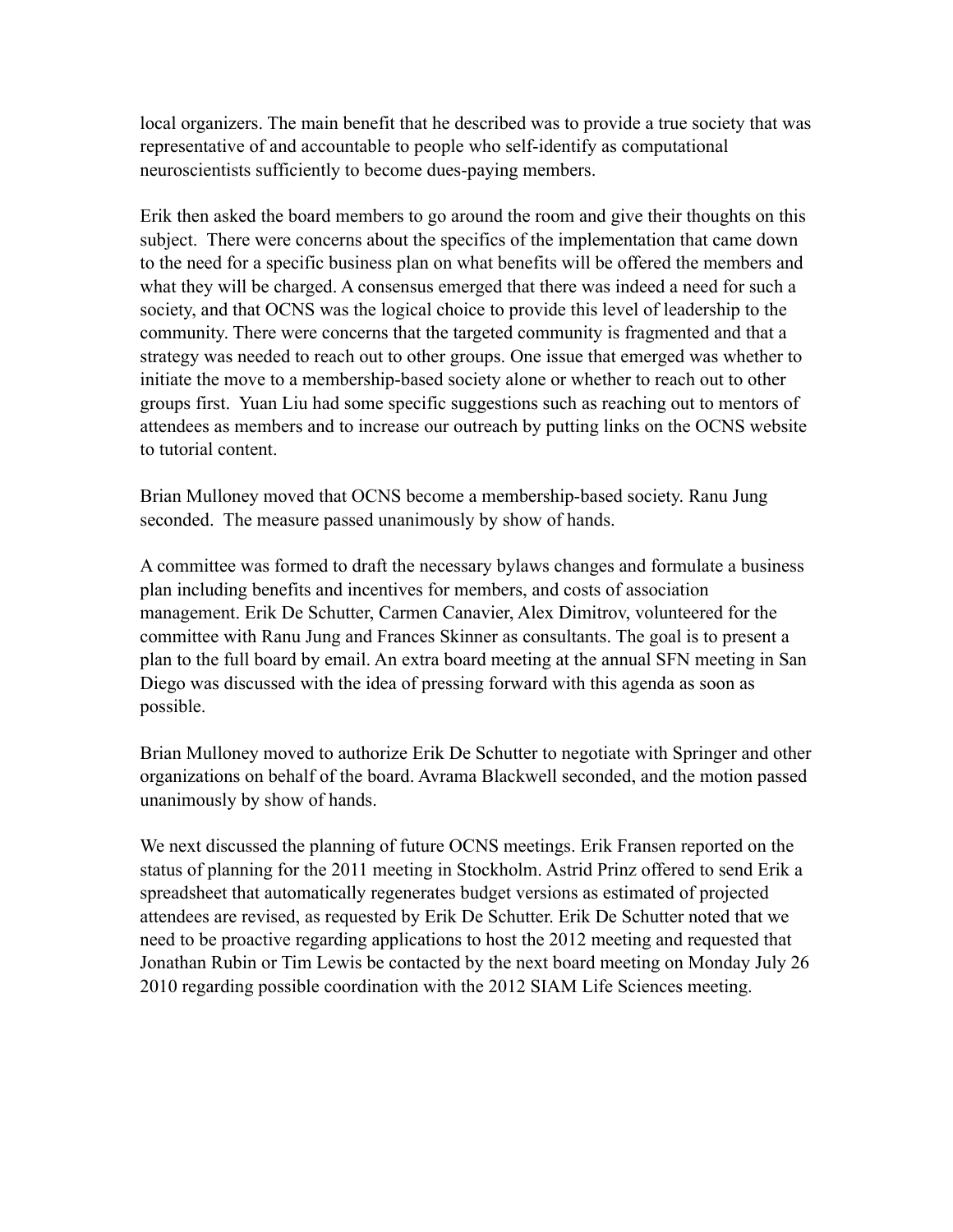Frances Skinner presented the budget. Brian Mulloney moved to approve the budget<sup>[1](#page-2-0)</sup>. Ingo Bojak seconded, and the motion passed unanimously by show of hands.

Erik De Schutter moved that we elect Victoria Booth as Treasurer beginning Jan 1 2011 for a three year term. Ingo Bojak seconded, and the motion passed unanimously by show of hands.

Avrama Blackwell requested that we keep in mind that she will be rotating off in a year, and that she no longer has a backup to train since Astrid Prinz will be program chair instead of travel award chair.

Erik De Shutter pointed out that we need to replace board members who are rotaing off or who have accepted other responsibilities: Ingo Bojak, Frances Chance, Astrid Prinz Emilio Salinas and Patrick Roberts. The following three people were suggested as candidates: Axel Hutt, Markus Diesmann, and Jeanette H. Kotaleski. Erik De Schutter agreed to contact these people to determine whether they would be willing to serve, and to announce at the general meeting that we request volunteers to be considered as board members.

Finally, Erik De Schutter asked for thoughts on how the transition to a member society should be handled. A consensus emerged that the logical approach was to maintain continuity via a gradual transition in which each individual remained in their position on the board and executive committee until they rotated off, and at that time they be replaced by an election in which all dues-paying members can vote. It was also suggested that provisions be inserted into the bylaws that board directors, in order to remain on the board, are required to attend board meetings, as long as they are announced well in advance, unless there are valid extenuating circumstances.

The meeting was adjourned at 5 pm.

### Meeting #2: July 26, 2010 in San Antonio, Texas, USA

In attendance: Erik De Schutter, Carmen Canavier, Frances Skinner, Avrama Blackwell, Dieter Jaeger, Ranu Jung, Klaus Obermayer, Victoria Booth, Patrick Roberts, Ingo Bojak, Astrid Prinz, Tay Netoff, Erik Fransen, Jonathan Rubin (outreach), Alex Dimitrov, and Charlie Wilson.

<span id="page-2-0"></span><sup>&</sup>lt;sup>1</sup> After the meeting Erik De Schutter moved that Brian Mulloney be OCNS agent of record. The move was seconded by Carmen Canavier. The board voted electronically and the motion passed by 11 votes 'yes' and two abstained.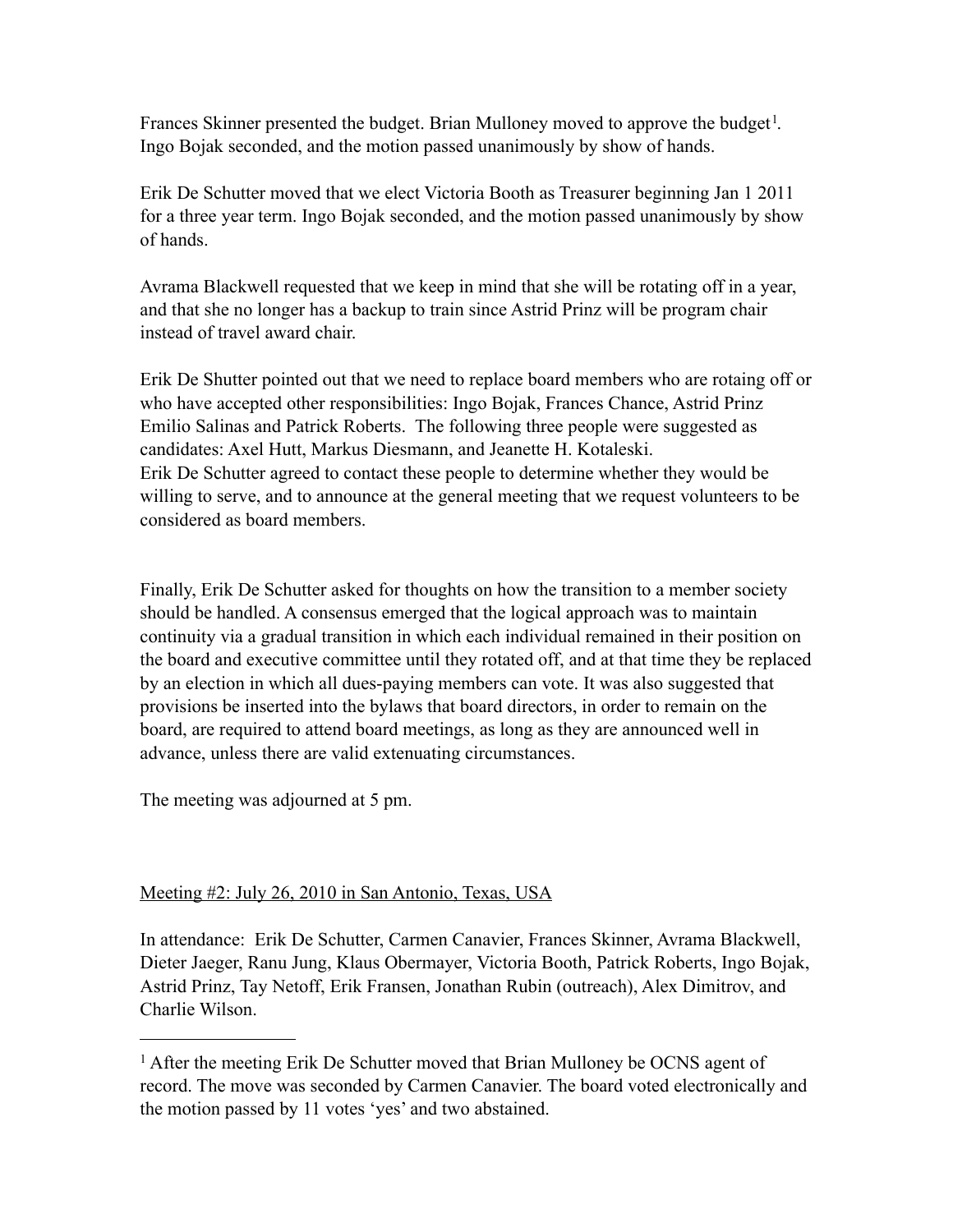The meeting was called to order at 12:30 pm.

The approval of the minutes from the previous meeting was deferred. Erik De Schutter moved to extend Ranu Jung's ex officio status on the executive committee as past president until January 1, 2012. Erik explained that this would enable us to keep the mailing address of OCNS fixed as a practical matter until the transition to the member society model is complete. Frances Skinner seconded and the motion passed unanimously.

Ranu Jung brought up the possibility of establishing a memorial fund for people who had been active in OCNS, like Susan Wearne and Phil Ulinski. Possible uses for these funds would be student awards or memorial lectures or prizes. As an action item, Erik will announce the intent to establish a memorial fund and assign an incoming board member to work out the details, such as establishing guidelines, adding the appropriate content to the web page, and tracking any memorial funds separately. Frances Skinner moved to establish a memorial fund, Ingo Bojak seconded, and the motion passed unanimously.

Next Erik revisited the suggestion of holding an OCNS board meeting at the SFN meeting in San Diego. It was agreed that we would meet before the Computational Neuroscience social at a time to be announced later. An action item is to advertise CNS2011 at the social.

Erik moved to offer Volker Steuber, Marcus Diesmann, Jeanette Kotaleski, and Axel Hutt positions as OCNS board members. Frances Skinner seconded and the motion passed unanimously. Erik noted that although we had five open positions on the board, filling four of them kept us above the minimum number stipulated in the bylaws. Erik will assign tasks to the new board members to replace duties vacated by outgoing board members, plus the organization of the new memorial fund. There was some discussion about whether webmasters were required, or whether the board should interact directly with the subcontractor, Academic Webpages. There was also some discussion about the best person to maintain the google docs system, and whether it was the appropriate system to use. A consensus emerged that the person replacing Frances Chance in charge of google docs should be someone who uses it regularly. A need for an assistant workshop organizer and an assistant travel award chair was noted.

Erik brought up a concern that the coordination between the board and the local meeting organizers could be improved, and suggested we do this by adding a nonvoting ex officio member to the board as meeting liaison. The duties of the liaison include interfacing between the board and local organizers, writing up detailed guidelines for running the local meeting, and ensuring that the local organizers meet appropriate milestones throughout the preceding year. Frances Skinner moved that the liaison position be created as an officer on the executive committee and that Udo Ernst be appointed to this position for a three year term. Avrama Blackwell seconded, and the motion passed unanimously.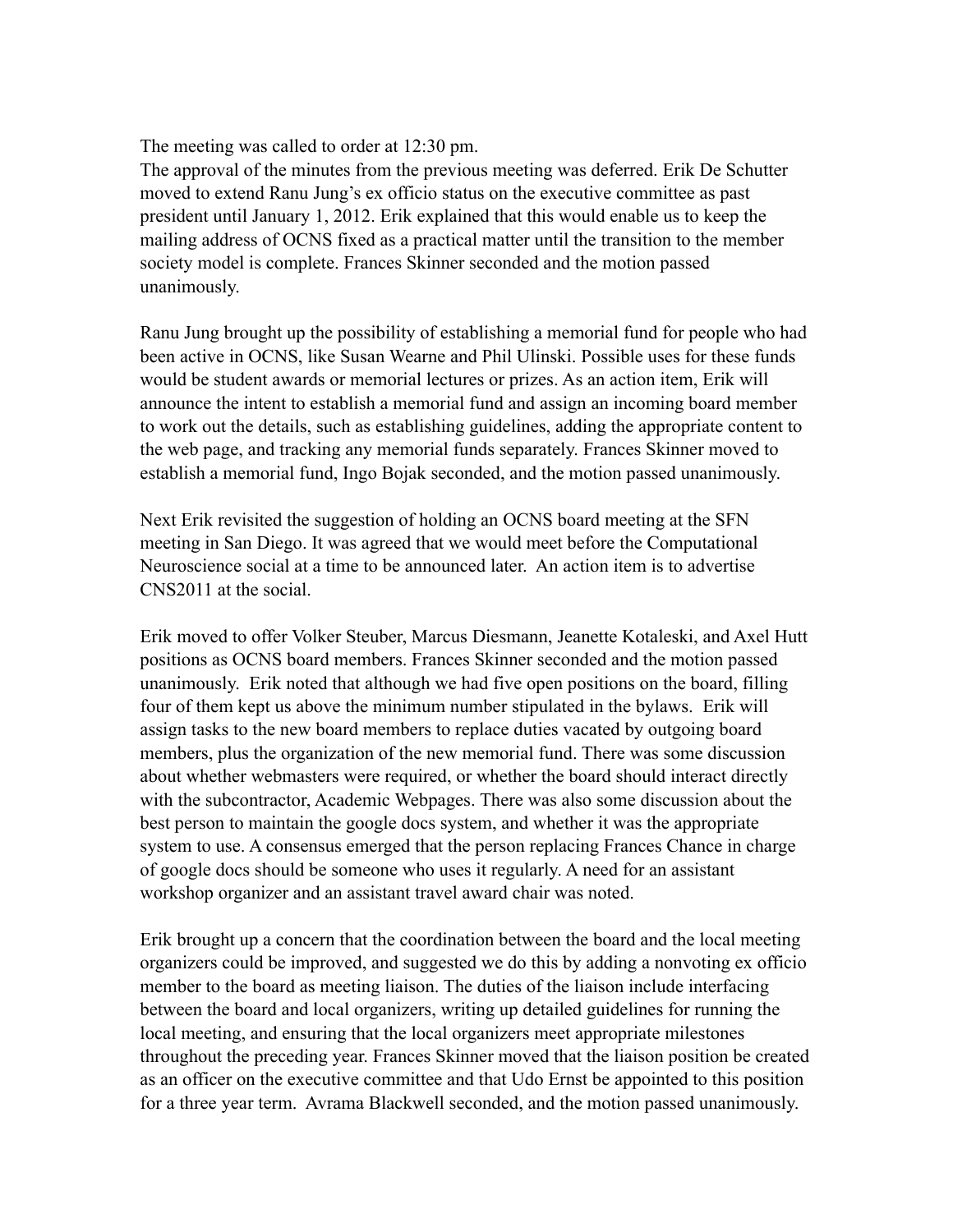Jonathan Rubin was asked about coordination with the 2012 meeting of the SIAM Life Sciences, and he replied that Tim Lewis is the contact person, and that currently San Francisco was a strong contender for the meeting venue. Jonathan noted that SIAM is somewhat inflexible regarding meeting organization, so a loosely interleaved strategy might be best with joint registration but separate organization.

The final agenda item was a report by Erik Fransen on the status of meeting organization for CNS2011 in Stockholm. An action item was to coordinate with the program committee and apply to the Swedish Research Council for support for invited speakers.

The meeting was adjourned at 1:45 pm.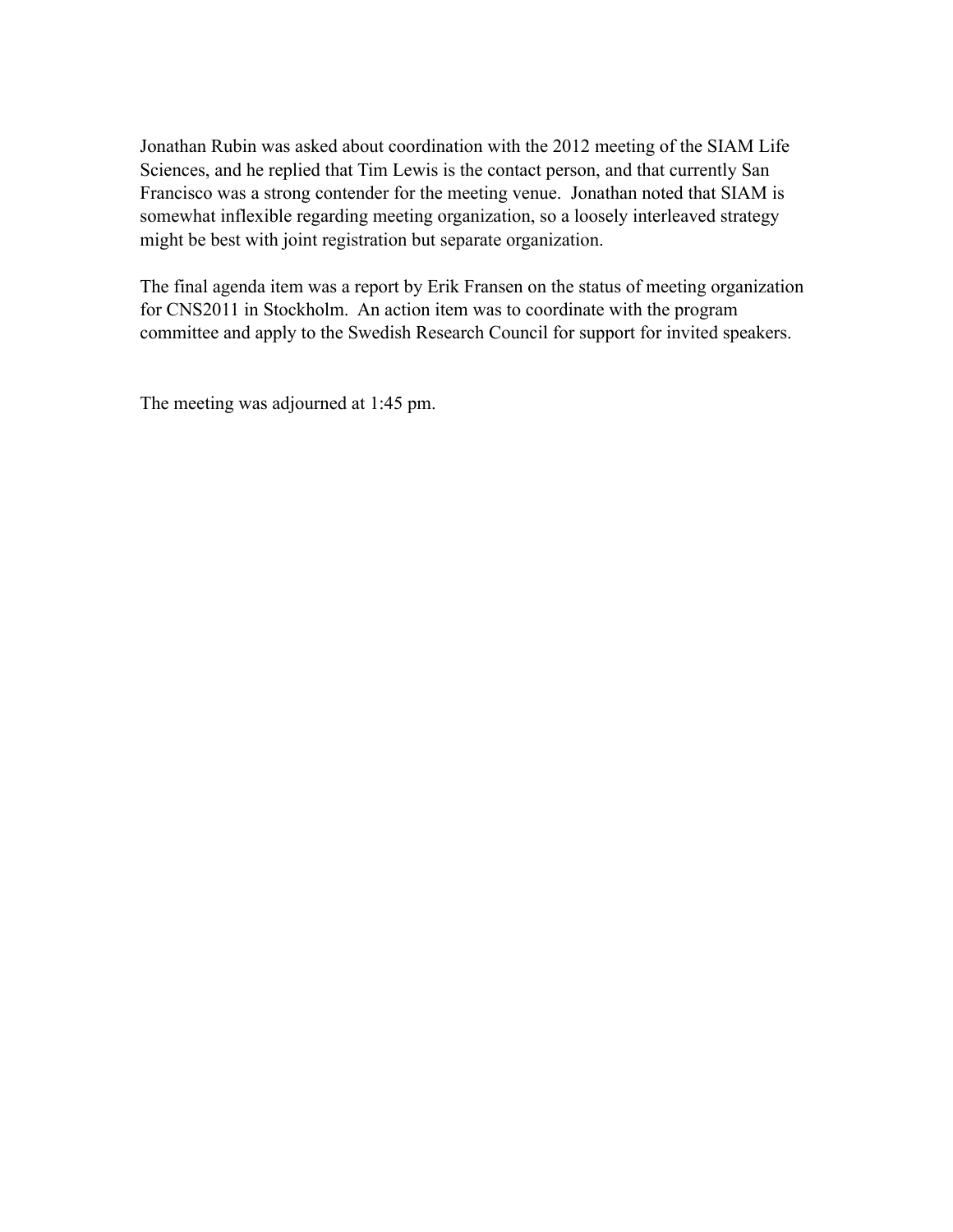In addition a number of electronic consultations of the Board were held on which is briefly reported below.

#### Electronic consultation started on October 15, 2010 and ended October 19, 2010

Proposal to make the Journal of Computational Neuroscience the official society journal of OCNS as specified in a contract with Springer Science+Business Media, LLC to be signed by the President.

Fourteen board members agreed, none disagreed or abstained.

#### Electronic consultation started on November 13, 2010 and ended November 19, 2010

Proposal to hold the CNS\*2012 meeting in Atlanta/Decatur, USA with Ron Calabrese as the local organizer.

Twelve board members agreed, none disagreed or abstained.

#### Electronic consultation started on November 23, 2010 and ended November 29, 2010

Based on a suggestion from Terry Sejnowski that a new, international member-based society for computational neuroscience be founded with which OCNS can collaborate, and to keep OCNS as it is now: an organization only dedicated to organizing the annual CNS meeting, Erik De Schutter proposed that: "we delay the plan to transform OCNS in a member based society and for CNS\*2011 we will keep the current system (including the professional services we currently use) in place. The journal deal with Springer will also be put on hold. At the Board meeting in Stockholm we will evaluate the progress that has been made towards an international society for computational neuroscience. If progress is being made we either delay further or definitely cancel our transformation plans. If no progress has been made, we reactivate our plans with a roll-out of the member-based OCNS in 2012."There was a consensus that we should aim at forming a widely accepted computational neuroscience organization with a broad basis. Some felt that a short delay in achieving a broad-based membership was worth having a broadbased unified computational neuroscience community, although there was some concern about who would step up to organize this society. However, the majority felt that the best strategy is for OCNS to move to a member-based society first and reach out to Cosyne, INCF, NIPS, ICANN, the Bernstein network, Cognitive and Neural Systems and other relevant bodies afterwards. Nine board members agreed with the proposal, nine disagreed and one abstained.